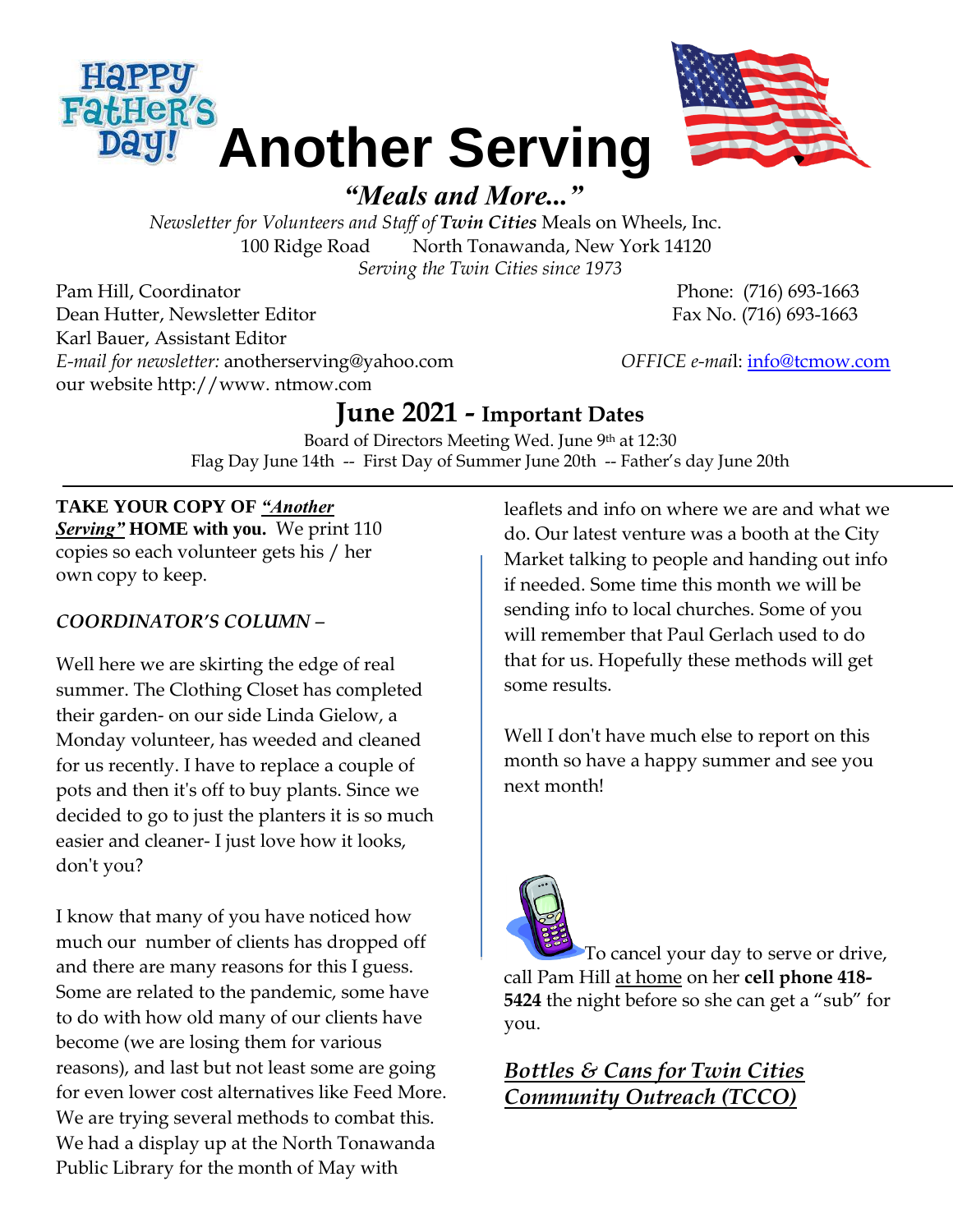

Put your empty pop & beer bottles, water bottles, pop & beer cans, in the tan and white drum (behind the chairs) in the delivery volunteers' waiting area. TCCO has an account with **Bottle Junction**, 3050 Niagara Falls Blvd. in Wheatfield. TCCO gets the full 5 cents deposit from every bottle.

If you choose to take your "empties" directly to **Bottle Junction**, just tell them that TCCO should get credit for your returns.

#### **Volunteer News Always Needed --**

News that you would like to share with your volunteer friends at TC MoW is needed for "*Another Serving*

You may want to provide news about:

- vacation trips
- happy events / sad events
- wedding anniversaries (50, 60, 70, etc.)
- new grandchild, great-grand kids, etc.
- injuries / surgeries

++++++++++

#### . **Volunteers are always needed**—

PLEASE speak to your friends and neighbors about volunteering at TC MoW.

## **Bring a friend to see what you do at TC MoW**

You are encouraged to "Bring a Friend" on the day you come to help at TC MoW.

- Your friend would be with YOU as you
	- do your tasks as a kitchen helper
	- drive to deliver meals

 • take meals into the homes of meal recipients

"Bring a Friend" can be at any time. No advance notice required. This may generate interest in future volunteering at TC MoW.

# **HAPPY JUNE BIRTHDAYS**–

Each month the names and date are listed for volunteers and staff who are celebrating a birthday during the month.

| Gary Chriss           | 06/2  |
|-----------------------|-------|
| Ruth Hodgson          | 06/6  |
| Sharon Davignon       | 06/07 |
| June Jordan           | 06/10 |
| Karen Heer            | 06/12 |
| Bonnie Zielinski      | 06/14 |
| Gwen Opalinski        | 06/17 |
| Deb Fadel             | 06/17 |
| Linda Darling         | 06/19 |
| Catherine Vance       | 06/21 |
| Douglas Fronczek      | 06/22 |
| <b>Gwen Daugherty</b> | 06/25 |
| Colleen Corrigan      | 06/28 |
|                       |       |

If your birthday was incorrect or omitted, please give the information to Pam so we can correct it.

### **Volunteering Anniversaries**

We applaud TC MoW volunteers who are celebrating an anniversary of their volunteering this month. The number of years of service at TC MoW is indicated after each name.



| <b>Bruce Blinston</b>  | 23 |
|------------------------|----|
| John Dunford           | 21 |
| Linda Kulikowski       | 14 |
| June Jordan            | 12 |
| <b>Richard Granger</b> | Q  |

Thank you for your years of service. (Please report volunteering anniversaries errors to Pam).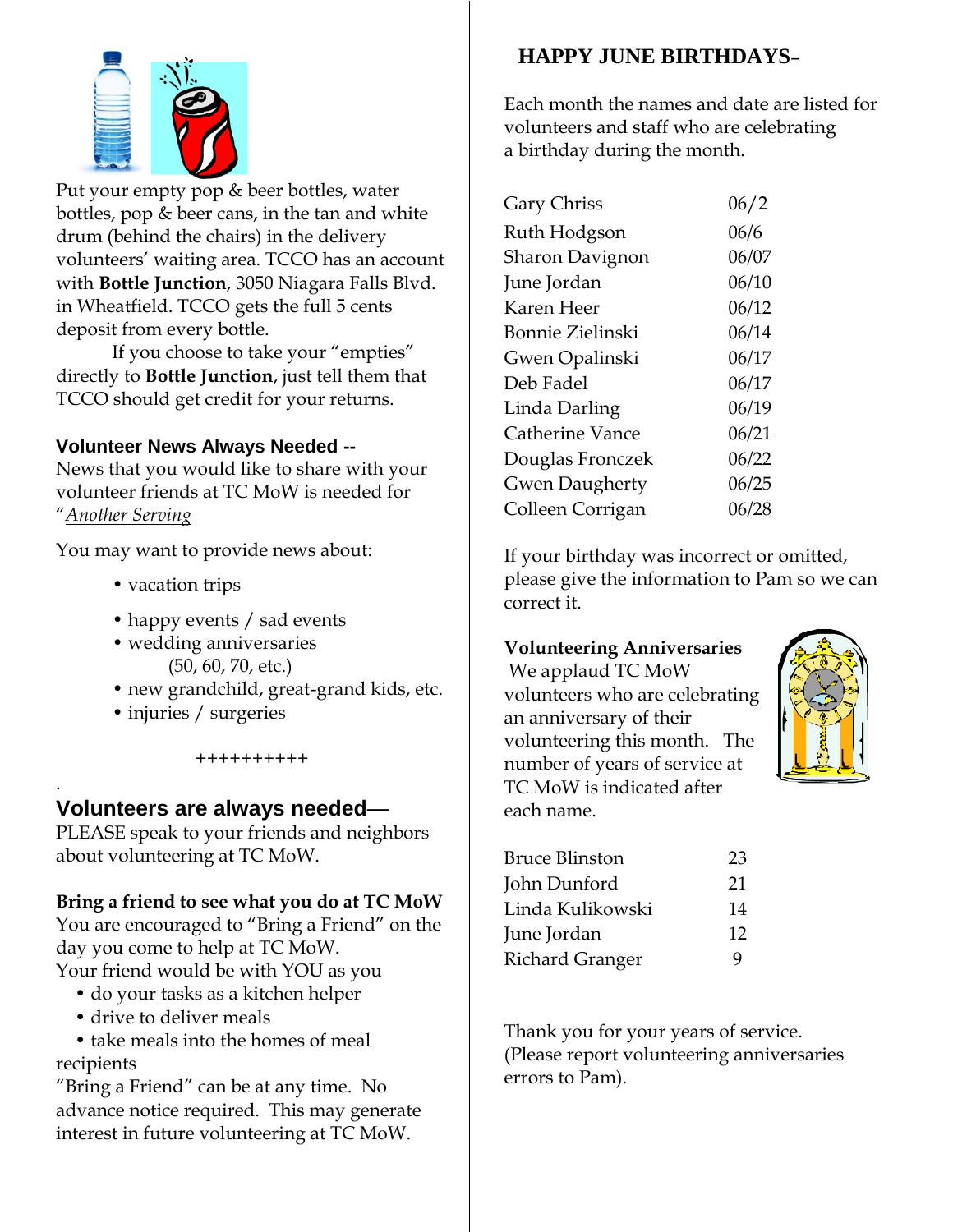

**Please note that the humor presented herein does not necessarily reflect the opinion / humor of the editor. The content is presented mostly as it is received, and it is hoped no one finds it distasteful.**

# *Our President says…Had to pass this on*

I'm generally not one to make fun of anyone, thing, ethnicity, sex, or much of anything, but this too good to pass up.

Jack, a handsome man, walked into a sports bar around 9:58 pm. He sat down next to this blonde at the bar and stared up at the TV as the 10:00 news came on. The news crew was covering a story of a man on a ledge of a large building preparing to jump.

The blonde looked at Jack and said, "Do you think he'll jump?"

Jack says, "You know what, I bet he will." The blonde replied, "Well, I bet he won't." Jack placed \$30 on the bar and said, "You're on!" Just as the blonde placed her money on the bar, the guy did a swan dive off of the building, falling to his death. The blonde was very upset and handed her \$30 to Jack, saying, "Fair's fair... Here's your money."

Jack replied, "I can't take your money, I saw this earlier on the 5 o'clock news and knew he would jump."

The blonde replies, "I did too; but I didn't think he'd do it again."

Jack took the money.

### LIFE

I don't trip over things, I do random gravity checks.

I don't need anger management. I need people to stop ticking me off. Old age is coming at a really bad time.

When I was a child I thought Nap Time was a punishment ... now, as a grown up, it just feels like a small vacation.

The biggest lie I tell myself is ... "I don't need to write that down, I'll remember it." Lord grant me the strength to accept the things I cannot change, the courage to change things I can and the friends to post my bail when I finally snap.

I don't have gray hair. I have "wisdom highlights". I'm just very wise.

My people skills are just fine. It's my tolerance to idiots that needs work.

If God wanted me to touch my toes, he would've put them on my knees.

The kids text me "plz" which is shorter than please. I text back "no" which is shorter than "yes".

I'm going to retire and live off of my savings. Not sure what I'll do that second week.

When did it change from "We the people" to "screw the people"?

Even duct tape can't fix stupid ... but it can muffle the sound.

Why do I have to press one for English when you're just gonna transfer me to someone I can't understand anyway?

Of course I talk to myself, sometimes I need expert advice.

Oops! Did I roll my eyes out loud?

At my age "Getting lucky" means walking into a room and remembering what I actually came in there for.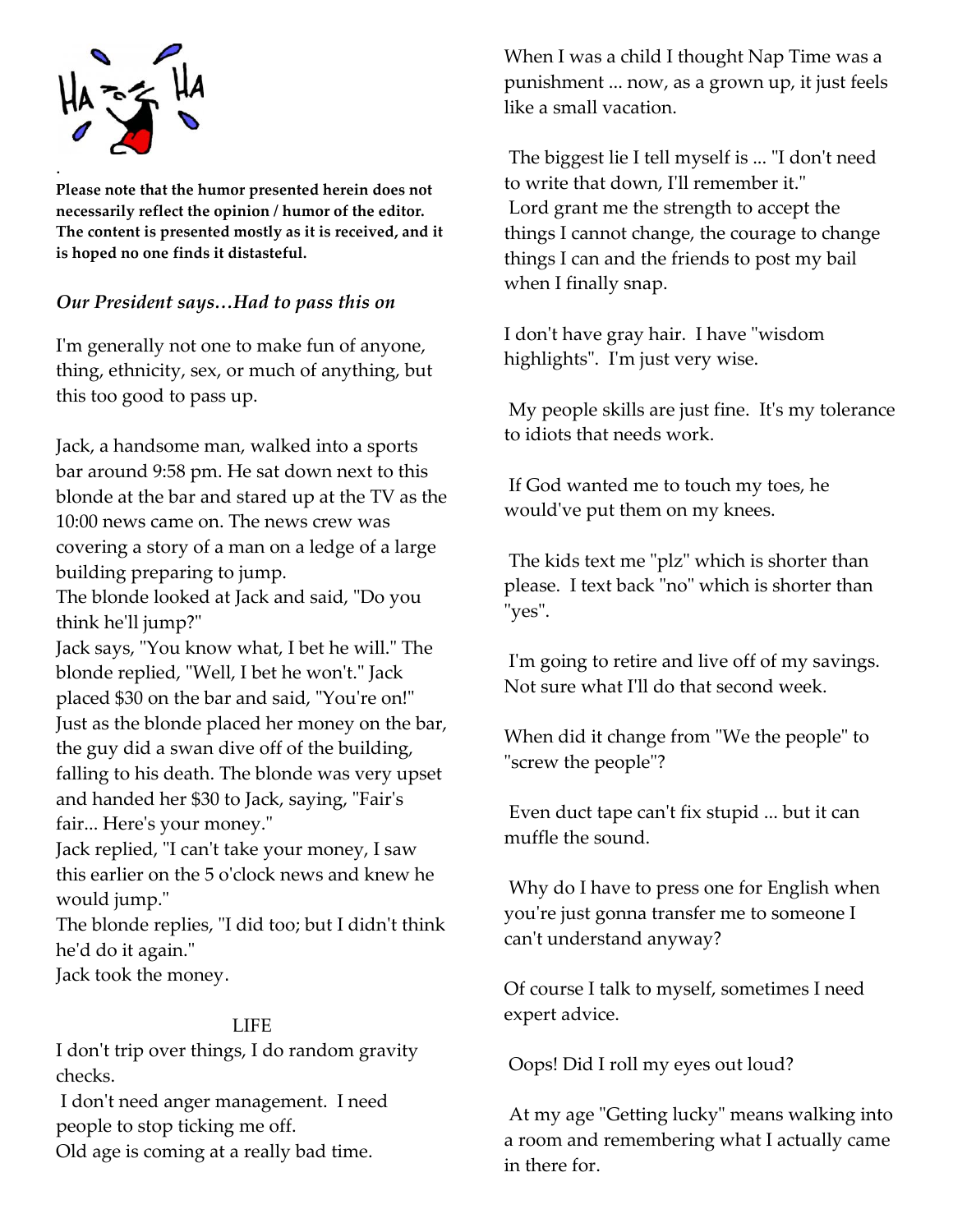Wouldn't it be great if we could put ourselves in the dryer for ten minutes; come out wrinklefree and three sizes smaller?

Last year I joined a support group for procrastinators. We haven't met yet.

#### ------------------------- County Road 6

One day, Jimmy Jones was walking down Main Street when he saw his buddy Bubba driving a brand new pickup. Bubba pulled up to him with a wide grin. Bubba, where'd you git that truck?!?" Tammie give it to me" Bubba replied. "She give it to ya? I know'd she wuz kinda sweet on ya, but a New truck?"

"Well, Jimmy Jones, let me tell you what happened. We wuz drivin' out on County Road 6, in the middle of nowheres. Tammie pulled off the road, put the truck in 4 wheel drive, and headed into the woods. She parked the truck, got out, threw off all her clothes and said, 'Bubba, take whatever you want.' So I took the truck! " "Bubba, yore a smart man! Them clothes woulda never fit ya!"

The wise old Mother Superior from county Tipperary was dying. The nuns gathered around her bed trying to make her comfortable. They gave her some warm milk to drink, but she refused it. Then one nun took the glass back to the kitchen. Remembering a bottle of Irish whiskey received as a gift the previous Christmas, she opened and poured a generous amount into the warm milk.

Back at Mother Superior's bed, she held the glass to her lips. Mother Superior drank a little, then a little more. Before they knew it, she had drunk the whole glass down to the last drop.

"Mother", the nuns pleaded, "Please give us some wisdom before you die". She raised herself up in bed with a pious look on her face and said, "Don't sell the cow.

#### LIFE AFTER DEATH

"DO YOU BELIEVE IN LIFE AFTER DEATH?" THE BOSS ASKED ONE OF HIS EMPLOYEES.

"YES, SIR," THE NEW EMPLOYEE REPLIED. "WELL, THEN, THAT MAKES EVERYTHING JUST FINE," THE BOSS WENT ON. "AFTER YOU LEFT EARLY YESTERDAY TO GO TO YOUR GRANDMOTHER'S FUNERAL, SHE STOPPED IN TO SEE YOU!"

### PALM SUNDAY

IT WAS PALM SUNDAY AND, BECAUSE OF A SORE THROAT, FIVE-YEAR-OLD JOHNNY STAYED HOME FROM CHURCH WITH A SITTER. WHEN THE FAMILY RETURNED HOME, THEY WERE CARRYING SEVERAL PALM BRANCHES. THE BOY ASKED WHAT THEY WERE FOR. "PEOPLE HELD THEM OVER JESUS' HEAD AS HE WALKED BY." "WOULDN'T YOU KNOW IT," THE BOY FUMED, "THE ONE SUNDAY I DON'T GO, HE SHOWS UP!"

### CHILDREN'S SERMON

ONE EASTER SUNDAY MORNING AS THE MINISTER WAS PREACHING THE CHILDREN'S SERMON, HE REACHED INTO HIS BAG OF PROPS AND PULLED OUT AN EGG. HE POINTED AT THE EGG AND ASKED THE CHILDREN, "WHAT'S IN HERE?" "I KNOW!" A LITTLE BOY EXCLAIMED, "PANTYHOSE!! "

### SUPPORT A FAMILY

THE PROSPECTIVE FATHER-IN-LAW ASKED, "YOUNG MAN, CAN YOU SUPPORT A FAMILY?" THE SURPRISED GROOM-TO-BE REPLIED,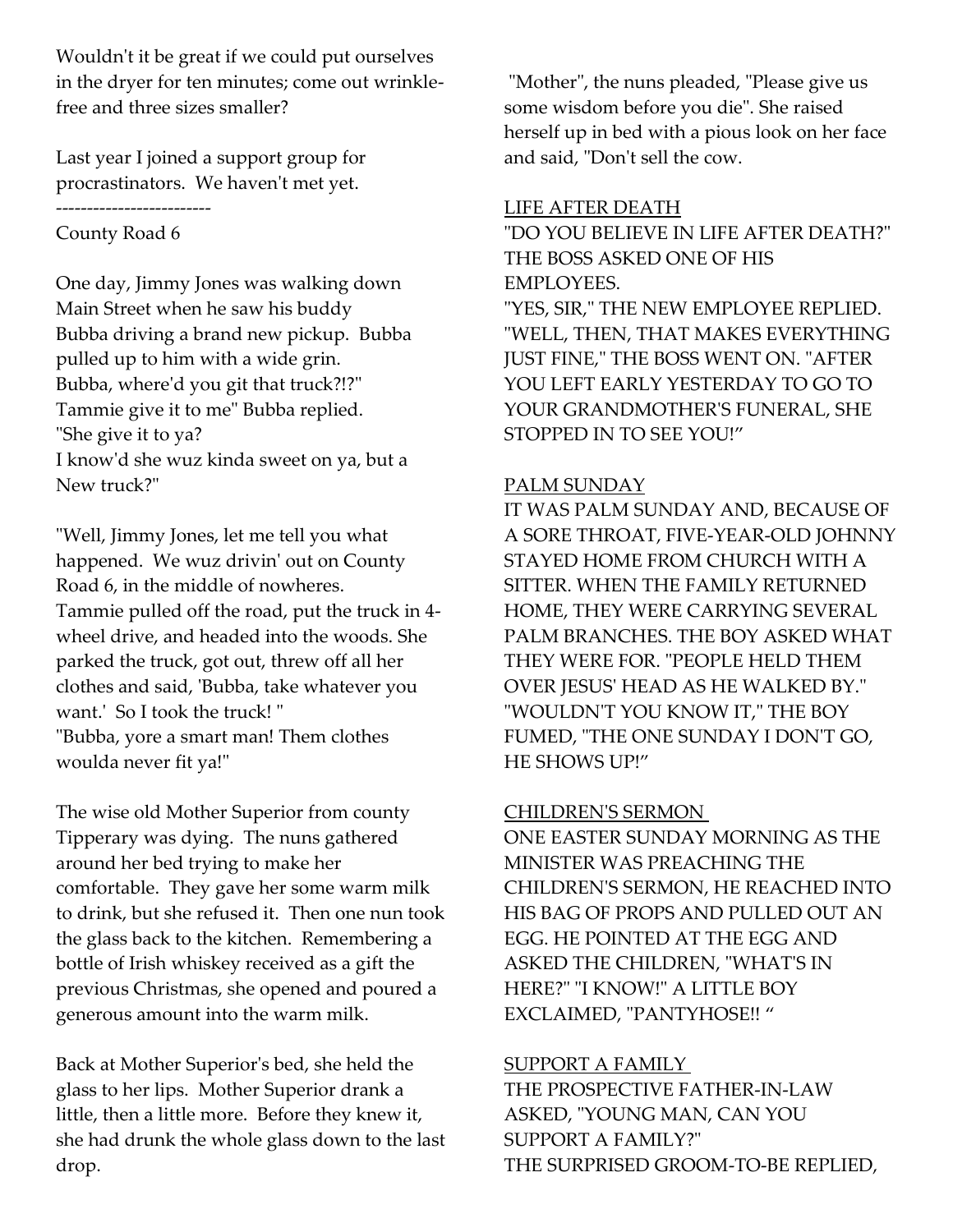"WELL, NO. I WAS JUST PLANNING TO SUPPORT YOUR DAUGHTER. THE REST OF YOU WILL HAVE TO FEND FOR YOURSELVES."

#### FIRST TIME USHERS

A LITTLE BOY IN CHURCH FOR THE FIRST TIME WATCHED AS THE USHERS PASSED AROUND THE OFFERING PLATES. WHEN THEY CAME NEAR HIS PEW, THE BOY SAID LOUDLY, "DON'T PAY FOR ME DADDY I'M UNDER FIVE."

### PRAYERS :

THE SUNDAY SCHOOL TEACHER ASKED, "NOW, JOHNNY, TELL ME, DO YOU SAY PRAYERS BEFORE EATING?" "NO SIR," HE REPLIED, "WE DON'T HAVE TO, MY MOM IS A GOOD COOK!"

### CLIMB THE WALLS

"OH, I SURE AM HAPPY TO SEE YOU," THE LITTLE BOY SAID TO HIS GRANDMOTHER ON HIS MOTHER'S SIDE. "NOW MAYBE DADDY WILL DO THE TRICK HE HAS BEEN PROMISING US."

THE GRANDMOTHER WAS CURIOUS. "WHAT TRICK IS THAT?" SHE ASKED. "I HEARD HIM TELL MOMMY THAT HE WOULD CLIMB THE WALLS IF YOU CAME TO VISIT," THE LITTLE BOY ANSWERED.

#### THE WATER PISTOL

WHEN MY THREE-YEAR-OLD SON OPENED THE BIRTHDAY GIFT FROM HIS GRANDMOTHER, HE DISCOVERED A WATER PISTOL... HE SOUEALED WITH DELIGHT AND HEADED FOR THE NEAREST SINK.

I WAS NOT SO PLEASED. I TURNED TO MOM AND SAID, "I'M SURPRISED AT YOU. DON'T YOU REMEMBER HOW WE USED TO DRIVE YOU CRAZY WITH WATER GUNS?" MOM SMILED AND THEN REPLIED..... "I REMEMBER!!"

#### GRANDMA'S AGE

LITTLE JOHNNY ASKED HIS GRANDMA HOW OLD SHE WAS. GRANDMA ANSWERED, "39 AND HOLDING." JOHNNY THOUGHT FOR A MOMENT, AND THEN SAID, "AND HOW OLD WOULD YOU BE IF YOU LET GO?" -------------------------

# Paintings

-------------------------

An artist asked the gallery owner if there had been any interest in her paintings that were on display.

"Well, I have good news and bad news," the owner responded. "The good news is that a gentleman noticed your work and wondered if it would appreciate in value after your death. I told him it would and he bought all 10 of your paintings."

"That's wonderful," the artist exclaimed. "What's the bad news?"

"The gentleman was your doctor." ++++++++

And now to even the score a little ----- **A LOT OF JOKES ABOUT BLONDE FEMALES FLOAT AROUND THE INTERNET BUT SOME MAY BE SURPRISED THAT THERE IS A WHOLE GROUP OF JOKES ABOUT MEN THAT MANY DO NOT SEE. ENJOY THIS OTHER SIDE OF THE COIN.**

One day my housework-challenged husband decided to wash his Sweatshirt. Seconds after he stepped into the laundry room, he shouted to me, 'What setting do I use on the washing machine?''It depends,' I replied. 'What does it say on your shirt?' He yelled back, ' OHIO STATE!'

And they say blondes are dumb...

A couple is lying in bed. The man says, 'I am going to make you the happiest woman in the world.<sup>'</sup>